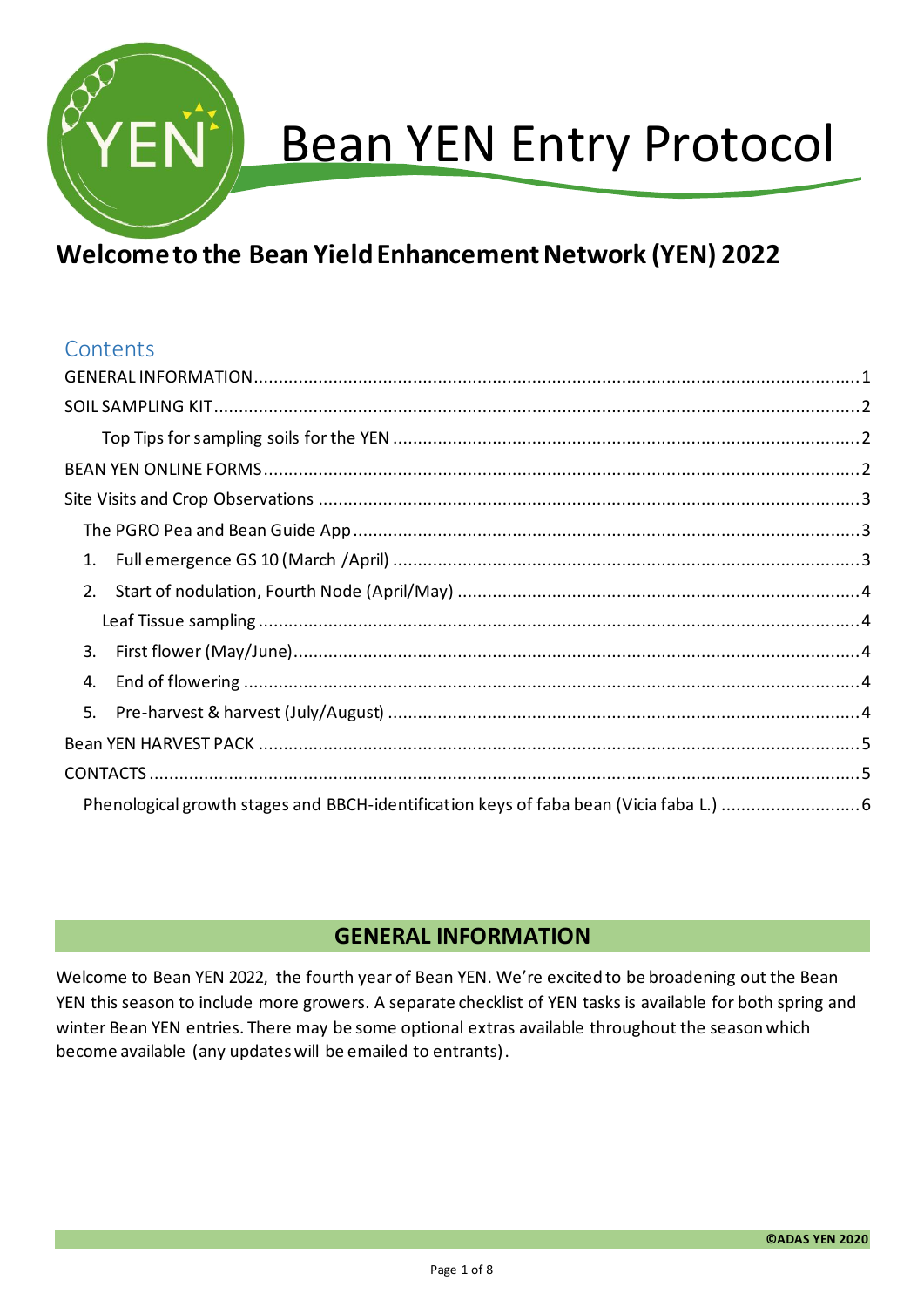#### **SOIL SAMPLING KIT**

<span id="page-1-0"></span>As part of the YEN, NRM provide free soil assessments for YEN entries up until the end of April. Soil samples after April are still encouraged but will need to be paid for. Once you have registered and confirmed the postal address, a soil sampling kit will be sent to you. Top Tips for sampling soils for YEN are given below; all images in this section are curtesy of NRM.



#### Top Tips for sampling soils for the YEN

#### <span id="page-1-1"></span>*Where & how to sample*

- Make sure you have a suitable soil corer or auger for your sampling depth. The sampling depth can be 0 - 15 cm or 0 - 23 cm if the land has been ploughed in the last few years, but should be 0 - 23 cm if min-till or no-till cultivations have been used recently.
- To avoid cross contamination, clean your soil auger and bucket between sampling areas.
- The sample should be taken to represent the whole YEN-entered area. Take 20-25 cores from sampling points forming a 'W or M' pattern across the area.
- Avoid taking samples from headlands, or in the surrounding areas which will not be included in the YEN-entered area (please refer to diagram below).

#### *Preparing & labelling your sample*

Remove all roots, plant material or accumulated surface organic matter in the sample and mix together the sub-samples from all 20-25 positions in a clean container to form a representative sample. See images before and after sample preparation below.



Place approximately 300g in the packaging provided by NRM (either box or medium grip-seal bag filled to top of middle line)

- Clearly label and seal each sample with your YEN entry number (e.g. BF00XXX) and field name (e.g. Big Field)
- <span id="page-1-2"></span>• Paperwork (provided by NRM) must accompany the samples.

# **BEAN YEN ONLINE FORMS**

We are collecting Bean YEN entry information such as site details, crop observations, agronomy and yield using online forms. Links to these forms will be made available once you have registered. Please also be aware that once registered, you will receive an automated email confirming your registration along with your YEN **ENTRY ID** (please check your spam/junk folder if an email has not been received within an hour).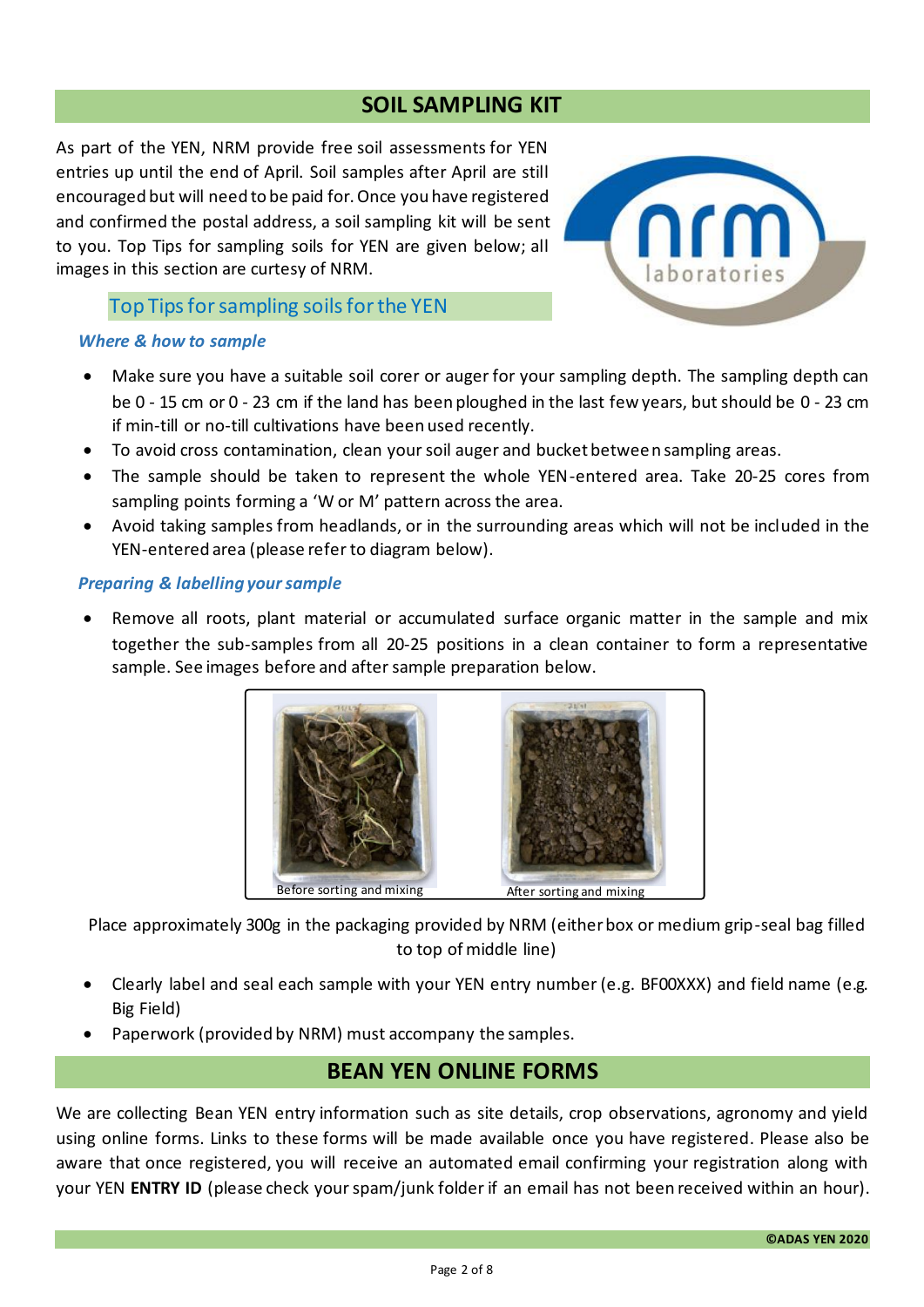Please use this entry ID and the links to the forms to submit your Bean YEN data. For further information or any questions please get in touch at **[beanyen@adas.co.uk](mailto:beanyen@adas.co.uk)**.

#### **Site Visits and Crop Observations**

<span id="page-2-0"></span>This information allows us to understand how a bean crop develops in different situations, helping us understand constraints to yield. All the information you collect can be returned via the online form system and site visit dates are listed below (numbered 1 to 5). The progress of the online forms can be saved, so information can be entered throughout the season. Growth stage information can be found in Appendix 1.

As well as the actions listed under 1-5, there is an option to record further information at each site visit including:

- Score overall appearance of crop
- Score weeds, pests (birds and insects), diseases and viruses
- Control strategy or other notes, if applicable

# <span id="page-2-1"></span>**The PGRO Pea and Bean Guide App**

PGRO have developed a free agronomy app, which will be useful in the field. It can aid with pest and disease recognition and is capable of recording and submitting reports of pests and diseases. There is also a built in growth stage guide. The app is available for both Android and Apple devices.

# <span id="page-2-2"></span>**1. Full emergence GS 10 (March /April)**

- Record the date of full emergence **(GS 10).** If this is missed please record the growth stage on the date you visit.
- Carry out plant counts.
	- $\circ$  In five locations, using a meter stick or quadrat count the number of plants in a 1 m<sup>2</sup> area. If it's easier, use a 0.25  $m<sup>2</sup>$  quadrat to count the number of plants and multiply that number by 4 to get the number of plants in 1 square metre. Please record the count in each individual location.
- **Alternatively,** plant counts can be calculated from photographs. Take images at three locations from within the 2ha area entered in the YEN. Take the photo from above the crop looking vertically down, showing as wide an area as possible. It is important to include an A4 piece of paper flat on the ground for scale. See examples in Figure 1. Photos can be uploaded using the online forms.



Figure 1. Example photographs for plant population estimate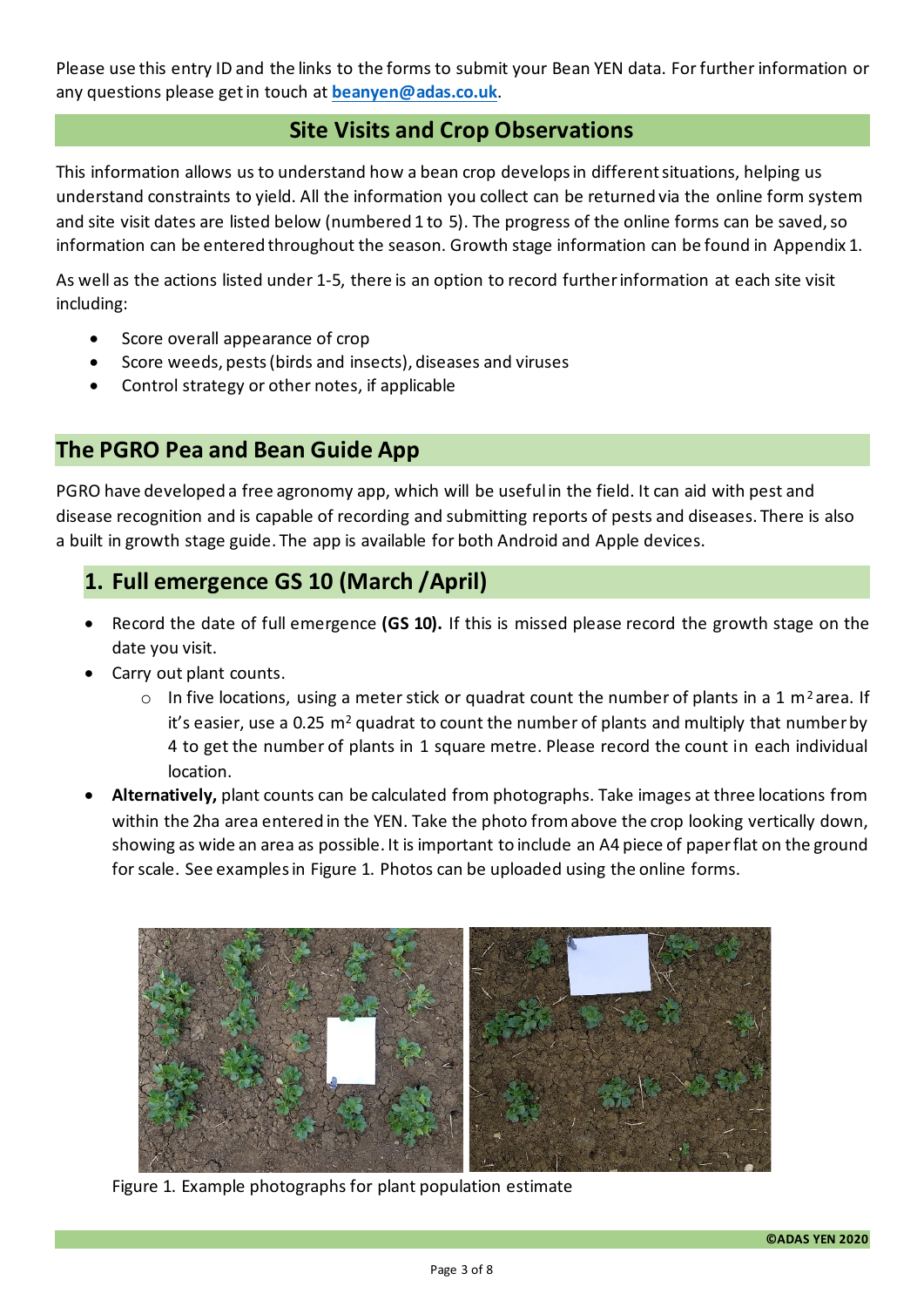# <span id="page-3-0"></span>**2. Start of nodulation, Fourth Node (April/May)**

- Record date of 4th node start of nodulation **(GS 34)**
- <span id="page-3-1"></span>• Collect a representative **leaf tissue sample**, following the method described below.

#### Leaf Tissue sampling

As part of Bean YEN Lancrop/YARA provide free tissue testing for YEN entrants. Once you have registered you will be sent sampling kits.



At each sampling timing:

- Sample and send Monday to Wednesday to avoid the sample being in the post over the weekend.
- Within your YEN area walk up 2 to 4 representative tramlines and sample tissue at regular intervals from between 5 - 20 points along the sampling path.
- At each sampling site select several plants at the same stage of development and sample the youngest mature leaf without the petiole (first fully expanded leaves away from the growing point) until you have between 300g – 400g of material.
- Avoid leaves showing pest, disease or other damage. Take leaves only, not stems.
- Mix the leaves thoroughly, if wet blot the leaves dry with a paper towel and place into a sample bag, squeezing out the excess air and sealing.
- If foliar nutrition is to be applied to the crop at flowering, please take the second tissue sample **before** any flowering foliar nutrient sprays are applied.
- Fill in the order form including crop and growth stage. **Include your email to ensure you get the results.**
- Place the sample bag and the order form into a Lancrop/Yara pre-paid envelope and post. **Do not put the order form inside the bag with the sample as it may get wet.**

# <span id="page-3-2"></span>**3. First flower (May/June)**

- Record date of 1st flower seen sporadically within the crop **(GS 60)**.
- Collect a representative **leaf tissue sample**, as outlined above. If foliar nutrition is to be applied to the crop at flowering, please take the second tissue sample **before** any flowering foliar nutrient sprays are applied.

# <span id="page-3-3"></span>**4. End of flowering**

• Record date when crop is out of flower **(GS 69)**.

# <span id="page-3-4"></span>**5. Pre-harvest & harvest (July/August)**

- Around one week prior to harvest, take a **Grab sample** of 25 plants. The representative sample should be taken from inside the 2 ha area ensuring that all stems and any branches are collected from 5 plants in 5 locations. The plants should be placed into the large sack provided as part of the harvest pack, and posted to ADAS Gleadthorpe with the address sticker provided. More information on grab sampling will be sent with the harvest pack later in the season.
- Record date when crop is first ripe for harvest, full senescence **(GS 97**).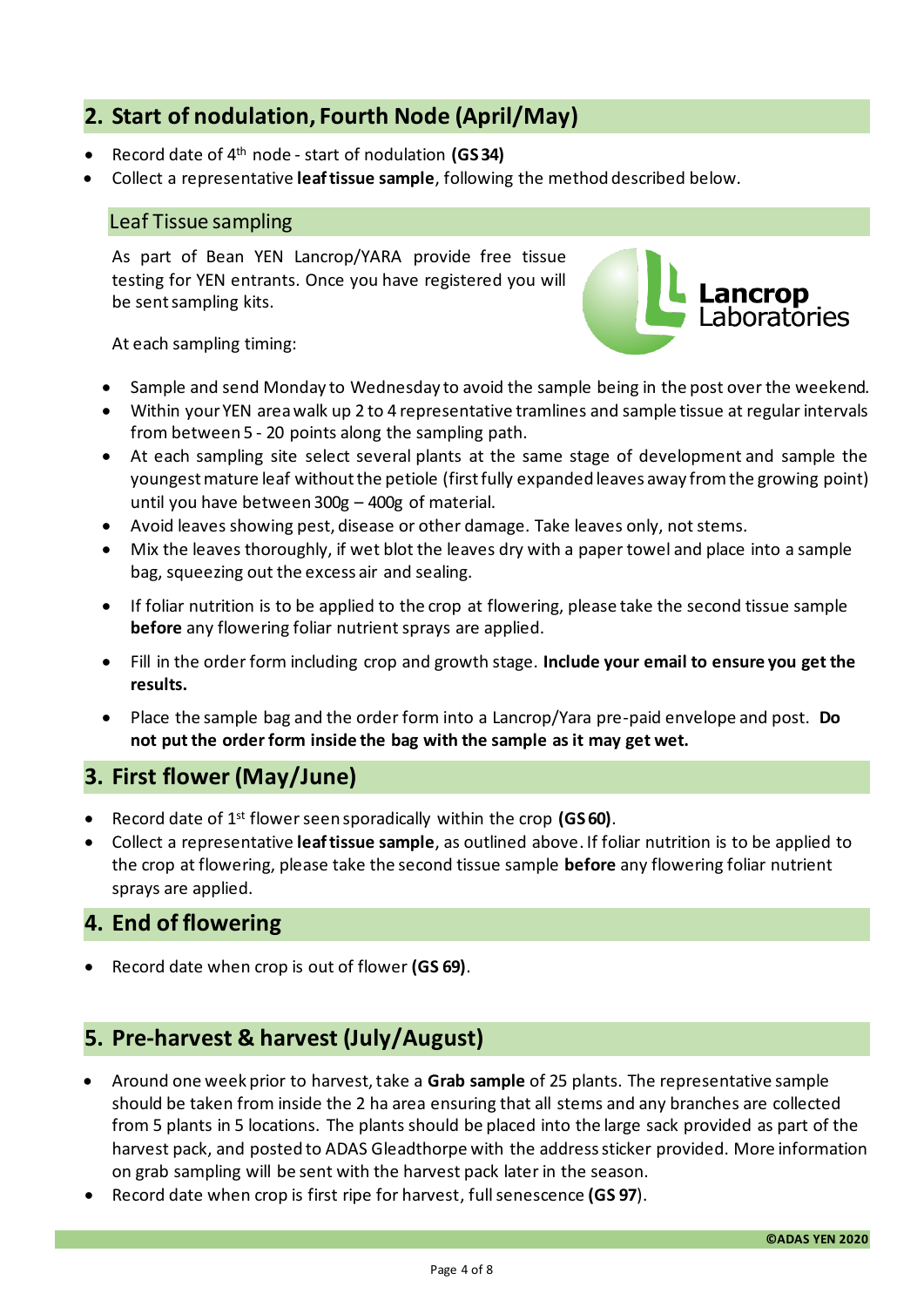- Record actual harvest date **(GS 99)**.
- Provide accurate yield information from either
	- a. Whole field of known area with total weights from weighbridge tickets or calibrated combine yield monitor
	- b. A selected area with minimum size of 2ha, marked out and measured, with total weights from weighbridge or calibrated yield monitor
	- c. Area of a yield map (calibrated yield monitor) ensuring data from cuts of full header width only.
- Record harvest losses by counting number of beans in an A4 paper sized area at 5 locations directly behind the combine and 5 locations between the swaths (ie where beans would only be present by shattering before entering combine, not due to losses over the sieves.) Subject to amendment in the harvest pack.
- Retain combine samples in the bags provided (the **seed sample**) and forward to the appropriate laboratories for analysis as detailed in the harvest pack provided.

# **Bean YEN HARVEST PACK**

<span id="page-4-0"></span>Prior to harvest you will receive the Harvest Pack, sent to the address indicated upon registration.

The Harvest Pack will contain:

- 1. Further guidance on collecting grab and grain samples.
- 2. Pre-labelled potato sacks, for the grab sample just before harvest.
- 3. Pre-labelled polythene bags, for the grain samples at harvest.

<span id="page-4-1"></span>

| <b>CONTACTS</b>                                    |                              |             |  |  |
|----------------------------------------------------|------------------------------|-------------|--|--|
| Thomas Wilkinson                                   | Thomas. Wilkinson@adas.co.uk | 07503570264 |  |  |
| Shona Duffy                                        | Shona@pgro.org               | 07854655331 |  |  |
| Charlotte White                                    | Charlotte. White@adas.co.uk  | 07774701619 |  |  |
| Or email beanyen@adas.co.uk for general enquiries. | @adasYEN                     |             |  |  |

Further information can be found at [www.yen.adas.co.uk](http://www.yen.adas.co.uk/)

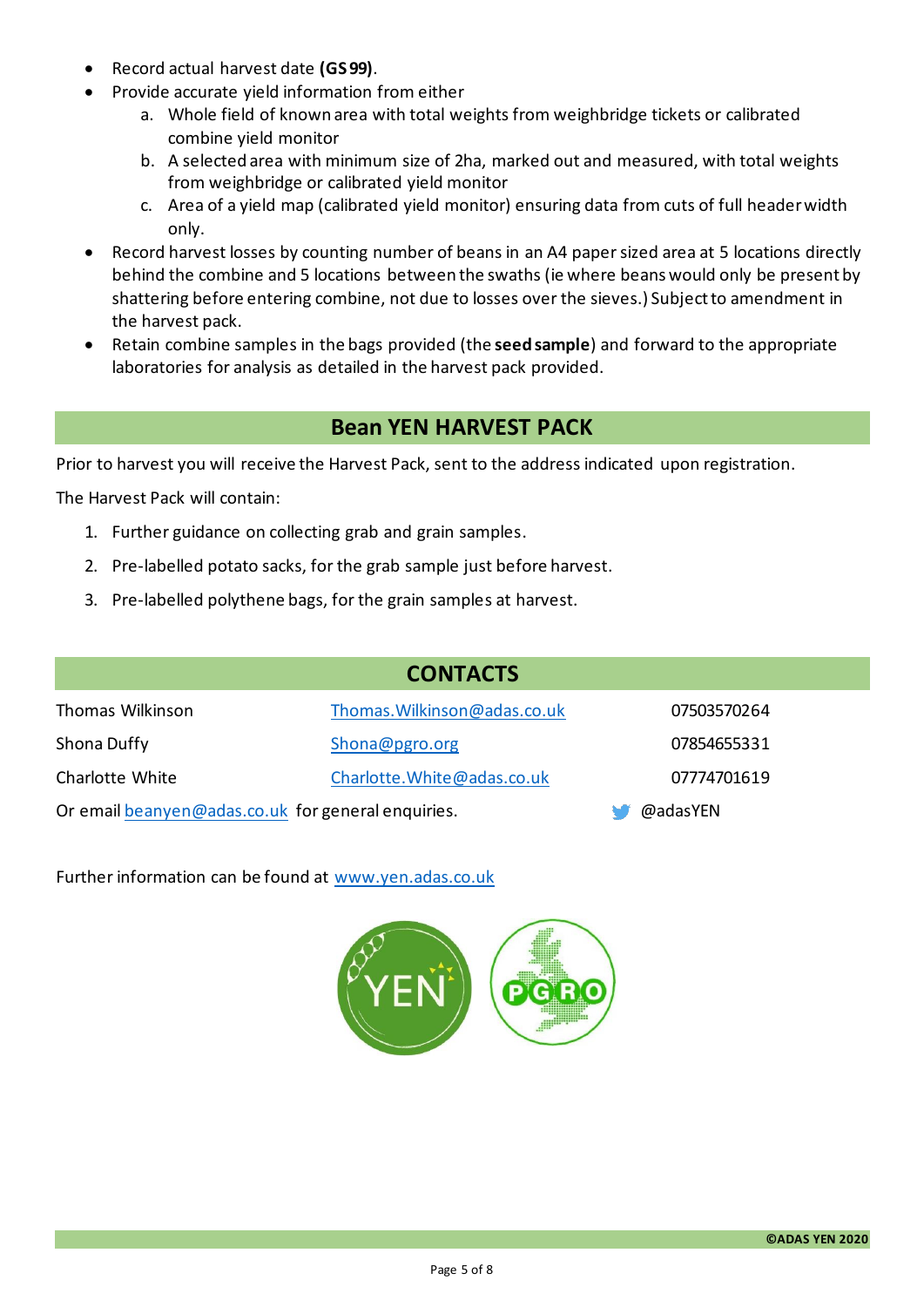# <span id="page-5-0"></span>**Phenological growth stages and BBCH-identification keys of faba bean (Vicia faba L.)**

Faba bean Weber and Bleiholder, 1990; Lancashire et al., 1991

#### **Code Description**

#### Principal growth stage 0: Germination

- 00 Dry seed
- 01 Beginning of seed imbibition
- 03 Seed imbibition complete
- 05 Radicle emerged from seed
- 07 Shoot emerged from seed (plumule apparent)
- 08 Shoot growing towards soil surface
- 09 Emergence: shoot emerges through soil surface

# Principal growth stage 1: Leaf development<sup>1</sup>

- 10 Pair of scale leaves visible (may be eaten or lost)
- 11 First leaf unfolded
- 12 2 leaves unfolded
- 13 3 leaves unfolded
- 1. Stages continuous till ...
- 19 9 or more leaves unfolded

#### Principal growth stage 2: Formation of side shoots

- 20 No side shoots
- 21 Beginning of side shoot development: first side shoot detectable
- 22 2 side shoots detectable
- 23 3 side shoots detectable
- 2. Stages continuous till ...
- 29 End of side shoot development: 9 or more side shoots detectable

#### Principal growth stage 3: Stem elongation

- 30 Beginning of stem elongation
- 31 One visibly extended internode<sup>2</sup>
- 32 2 visibly extended internodes
- 33 3 visibly extended internodes
- 3. Stages continuous till ...
- 39 9 or more visibly extended internodes

<sup>1</sup> Stem elongation may occur earlier than stage 19; in this case continue with the principal stage 3

2 First internode extends from the scale leaf node to the first true leaf node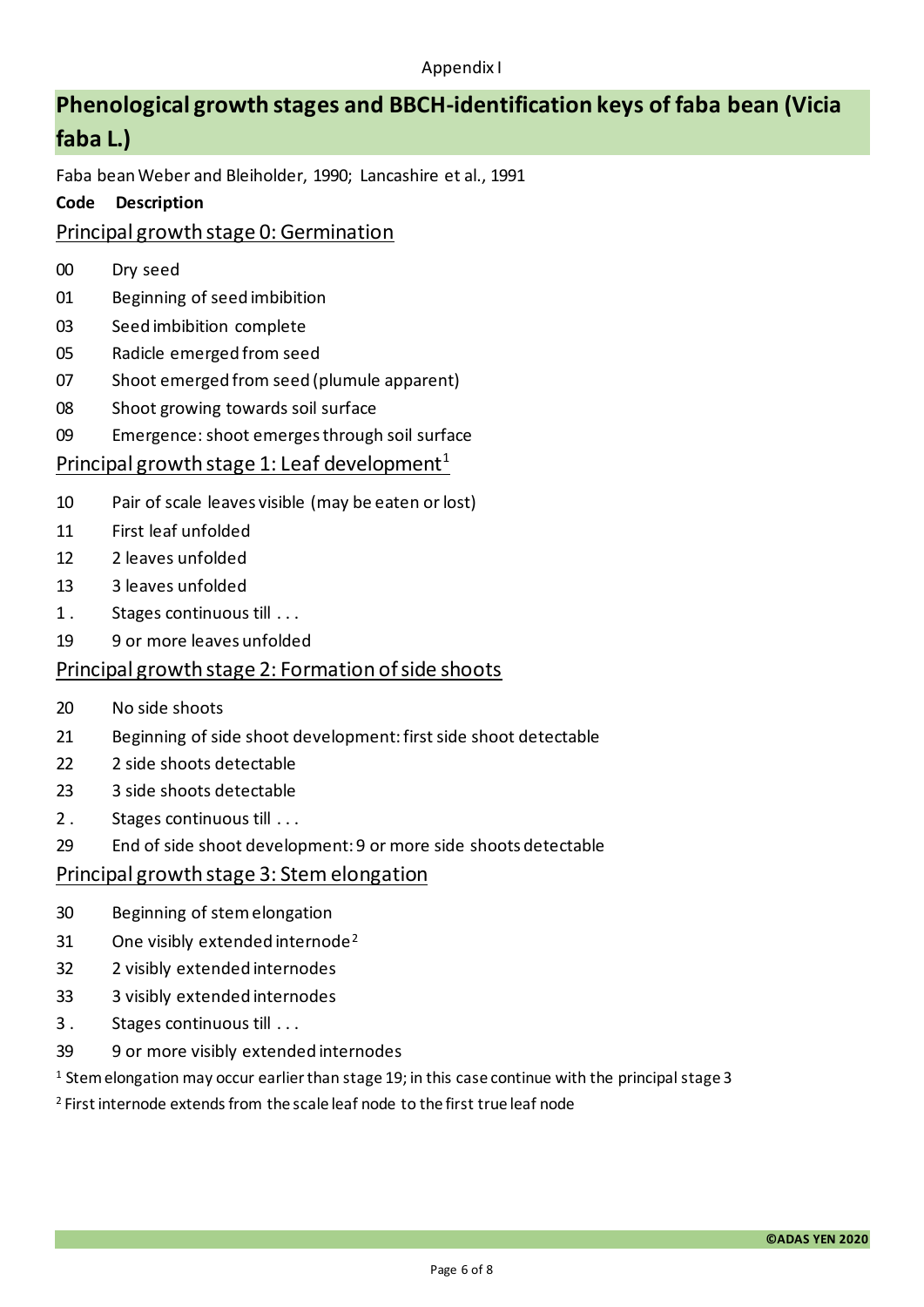#### Principal growth stage 5: Inflorescence emergence

- 50 Flower buds present, still enclosed by leaves
- 51 First flower buds visible outside leaves
- 55 First individual flower buds visible outside leaves but still closed
- 59 First petals visible, many individual flower buds, still closed

#### Principal growth stage 6: Flowering

- 60 First flowers open
- 61 Flowers open on first raceme
- 63 Flowers open 3 racemes per plant
- 65 Full flowering: flowers open on 5 racemes per plant
- 67 Flowering declining
- 69 End of flowering

#### **Principal growth stage 7: Development of fruit**

- 70 First pods have reached final length ("flat pod")
- 71 10% of pods have reached final length
- 72 20% of pods have reached final length
- 73 30% of pods have reached final length
- 74 40% of pods have reached final length
- 75 50% of pods have reached final length
- 76 60% of pods have reached final length
- 77 70% of pods have reached final length
- 78 80% of pods have reached final length
- 79 Nearly all pods have reached final length

#### **Principal growth stage 8: Ripening**

- 80 Beginning of ripening: seed green, filling pod cavity
- 81 10% of pods ripe, seeds dry and hard
- 82 20% of pods ripe, seeds dry and hard
- 83 30% of pods ripe and dark, seeds dry and hard
- 84 40% of pods ripe and dark, seeds dry and hard
- 85 50% of pods ripe and dark, seeds dry and hard
- 86 60% of pods ripe and dark, seeds dry and hard
- 87 70% of pods ripe and dark, seeds dry and hard
- 88 80% of pods ripe and dark, seeds dry and hard
- 89 Fully ripe: nearly all pods dark, seeds dry and hard

#### **Principal growth stage 9: Senescence**

- 93 Stems begin to darken
- 95 50% of stems brown or black
- 97 Plant dead and dry
- 99 Harvested product